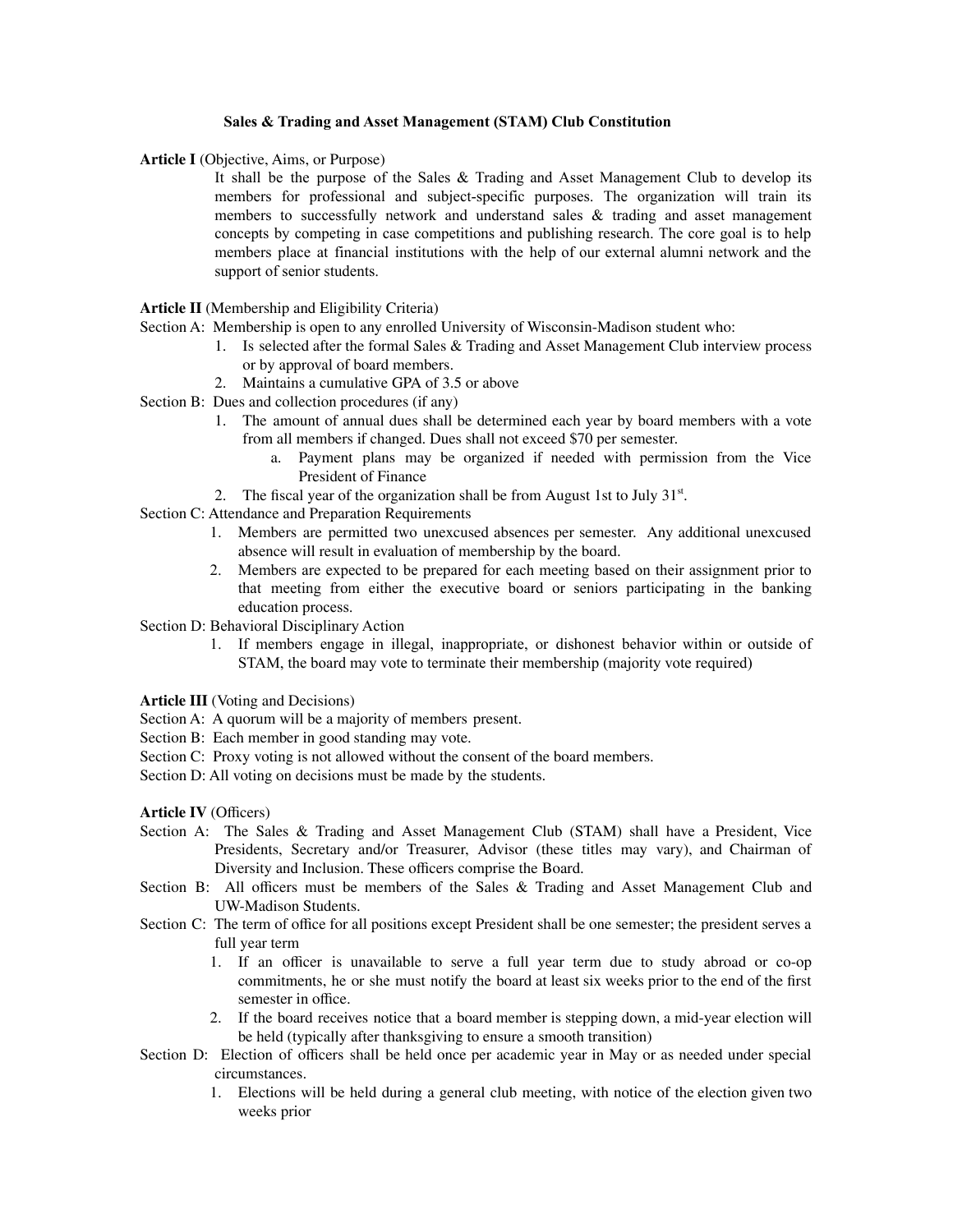- 2. A winner is chosen by the plurality of votes (i.e, if three members are running, the candidate who receives the most votes in the absolute wins)
- 3. If a new position is created not during the calendar year, the executive board shall vote on who shall fill the vacancy
- 4. Mid-year elections will only take place if a board member steps down
- Section E: Any unplanned vacancy that may occur in an office shall be filled by appointment by the remaining board members pending ratification at the next group business meeting.
- Section F: If there is an officer consensus that a board member is not fulfilling his/her duties, the board must first notify the member. If the officer continues to not fulfil his/her duties, a vote amongst all the officers will be held about officer removal. The vote to remove an office must be **unanimous.**
- Section G:The newly elected officers will report to the board of directors regarding changes to club policies and initiatives. The board of directors shall consist of the previous president, and three other members decided by the previous board of directors.
- **Article V (**Duties of Officers)
- Section A: The President leads weekly club and board meetings, bears responsibility for all aspects of the club's operations, and provides vision for all club day-to-day and strategic efforts.
- Section B: The Vice President of Internal Relations responsibilities include, but are not limited to, member recruiting, maintenance of all University-related relationships and outreach, club institutionalization strategy development, and maintenance of club website
- Section C: The Vice President of External Development's responsibilities include, but are not limited to, member recruiting, maintenance of all University-related relationships and outreach, club institutionalization strategy development, and trip planning.
- Section D: The Vice President of Member Relations responsibilities include, but are not limited to, coordination of weekly meetings, case competitions, senior focuses, speaker events, club socials, all other aspects of club day-to-day operations, and disciplinary action for members.
- Section E: The Vice President of Finance responsibilities include, but are not limited to, maintenance of the club budget, collection of dues, reimbursement coordination, and a variety of other administrative-support-related endeavors for club activities.
- Section E2: In the event that the organization dissolves, the VP of Finance will work with the advisor to allocate any remaining funds.
- Section G: Advisor
	- 1. The advisor shall assist the group in their execution of roles and responsibilities.
	- 2. The advisor shall provide feedback to the organization regarding its operation and functioning.
	- 3. The advisor shall serve as a resource.
	- 4. The advisor should provide advice upon request, and also should share knowledge, expertise, and experience with the group.
	- 5. The advisor will be a nonvoting member of the organization.

## **Article VI** (notice of meetings)

- Section A: The times for regularly scheduled meetings shall be determined by a club consensus at the beginning of the academic year.
- Section B: At least 1 days notice shall be given for each regular business meeting.
- Section C: Special or emergency meetings may be called with less than 5 hours/days notice by the Executive Board.

## **Article VII** (parliamentary procedure)

- Section A: *Robert's Rules of Order Revised* is suggested to be followed by the organization in all cases involving parliamentary procedure when it does not conflict with the constitution.
- Section B: The rules may be suspended by two-thirds vote of the present membership.

**Article VIII** (Non-Discrimination)